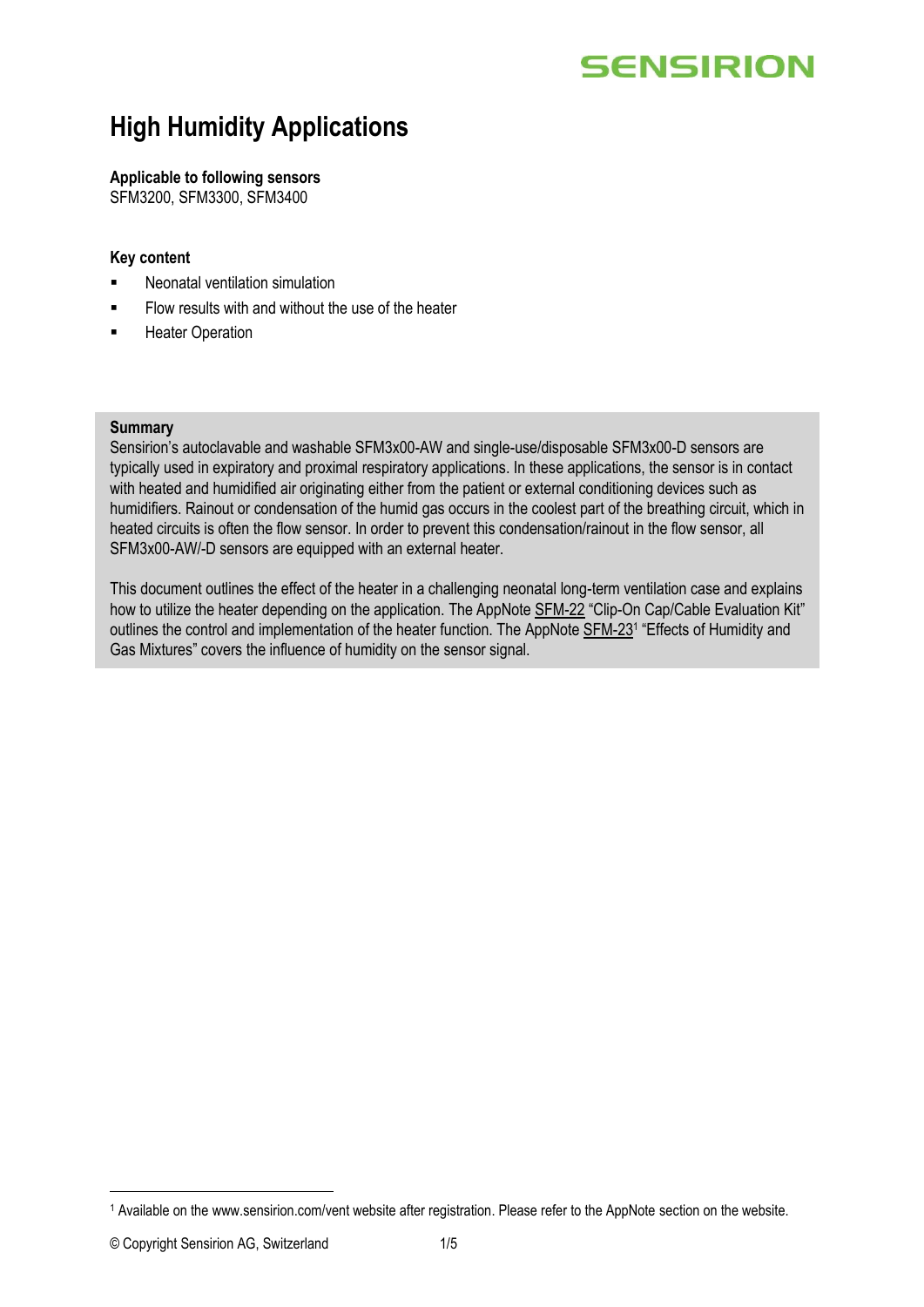

### **1 Introduction**

For all current gas flow sensors, the proximal use case is particularly challenging due to the close contact with the patient and the high humidity airstream flowing to and from the patient. The SFM3x00-AW/-D flow sensor series features a 0.5 W rated heater resistor located on the top side of the sensor PCB. This heater can be used to elevate the temperature of the flow sensors and thus enable robust and reliable flow measurements in especially challenging environments.

This external heater resistor is intended for two specifically challenging use cases:

- 1) Prevent the sensor from icing up when the sensor is operated in environments down to 20 °C (-4° F) and thus ensure the sensor remains functional.
- 2) Prevent the humid air from condensing or raining out in the sensor and ensure stable operation even in highly humid environments.

For investigation of the sensor's external heater performance, we chose a challenging neonatal ventilation setup, which requires very small volumes (~5 ml) of humid air to reliably be delivered. Figure 1 illustrates the setup used in this investigation.



Figure 1. Setup used to simulate neonatal ventilation with 5 ml tidal volume of highly humid air.

Sensirions' mass flow controller (MFC) from the SFC5400 series controls the airflow. For humidification, a standard F&P MR730 humidifier with heated tubes is used and set to maximum humidification. The pneumatically controlled valve switches between inhalation and exhalation at a frequency of 60 times per minute and simulates the high respiratory rate of neonates. The proximal neonatal SFM3400-AW mass flow meter used in a proximal configuration measures the flow from and towards the neonate. A steel cylinder placed inside an oven heated to 37 °C simulates the neonatal lung. At the bottom of the steel cylinder a connected pressure sensor serves as independent flow reference. The SFM3400-AW is connected to the steel cylinder via a small diameter tube which generates the required flow resistance.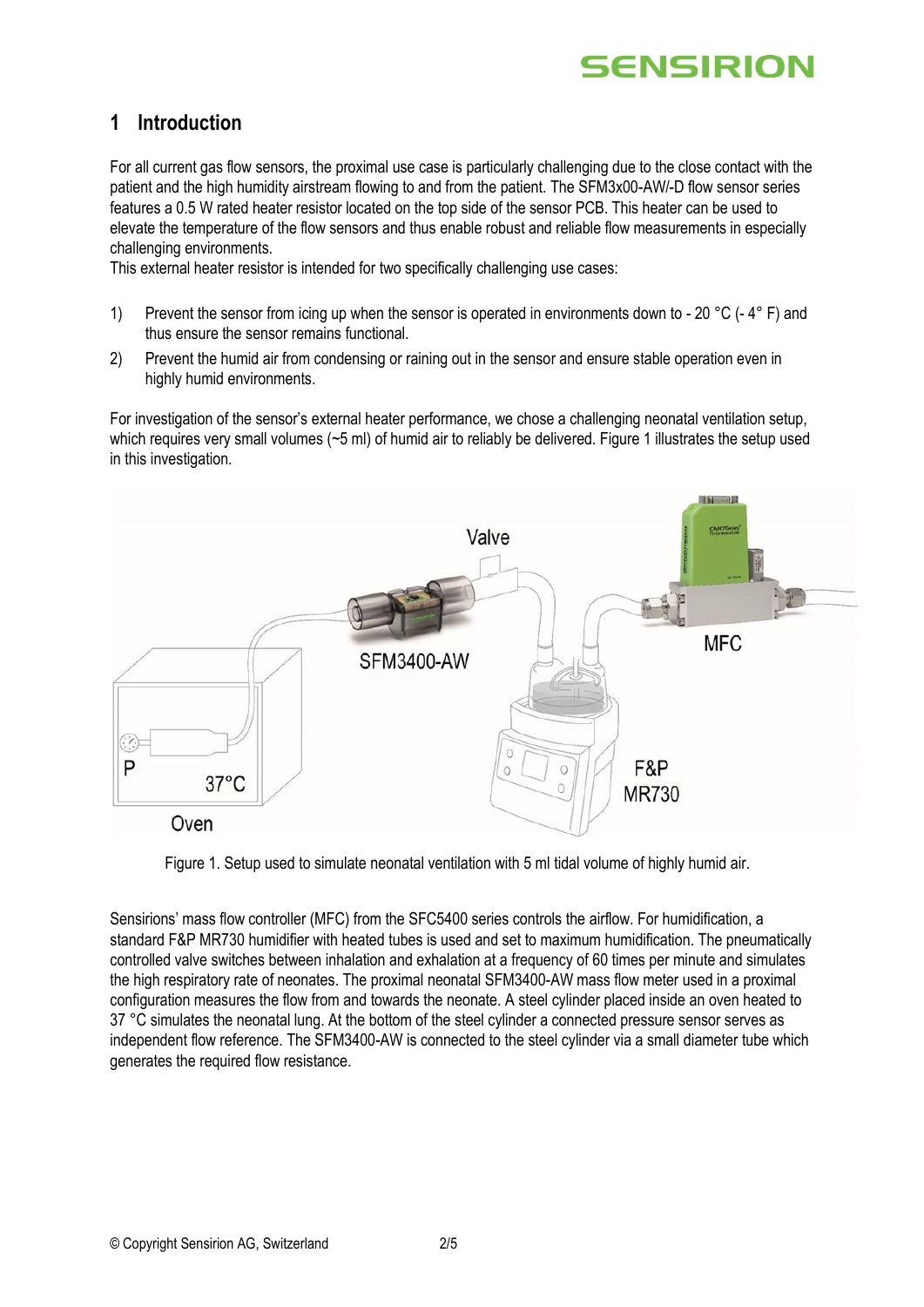

## **2 Flow Operating Principle**

The pneumatic valve switches the flow path between inhalation and exhalation 60 times per minute. Figure 2 illustrates the airflow in the inhalation case, from the source through the humidifier and to the lung when the valve is closed. When the valve opens, the air from the simulated lung flows back through the SFM3400-AW flow meter and leaves to the environment through the valve.



Figure 2. Principle used to simulate neonatal inhalation (top) and exhalation (bottom) of 5 ml tidal volume

## **3 Flow Results**

Without a heater, flow sensors in heated and humidified breathing circuits are commonly the coolest part of the breathing circuit and prone to cause the high humidity airstream to condense or rain out, eventually resulting in errors in flow reading.

Figure 3 shows that it takes close to 3 hours in this environment until the first event of unstable flow readings occur. From this point onwards, several reoccurrences of unstable flow readings continue to occur over the remaining 13 hours. Some being very short positive or negative flow signal spikes and some readings being offsets for several tens of minutes. These "off" readings originate from the accumulated water droplets and cause the sensor signal to spike.

Overall, these around 30 events over the course of 16 hours can be detected by the sensor signal as well as in the observed difference between the inhaled and exhaled volume. Inspecting the sensor after 24 hours revealed that the entire sensor was filled with water and ventilation without emptying the water from the breathing circuit could not have been continued.

Results obtained with the 0.5 W heater turned to the 100% power level are displayed in Figure 4. Measurements reveal nearly perfect flow measurements over the entire course of 16 hours. Solely 4 minor glitches can be observed which each have a duration of only 1-2 seconds and interestingly the pressure sensor reference signal also exhibits these glitches. This indicates that a water droplet in the narrow tubing between the flow meter and the steel cylinder caused these four very short measured drops in tidal volume and they are not an artifact of the sensor, but actually represent less flow entering and leaving the steel cylinder.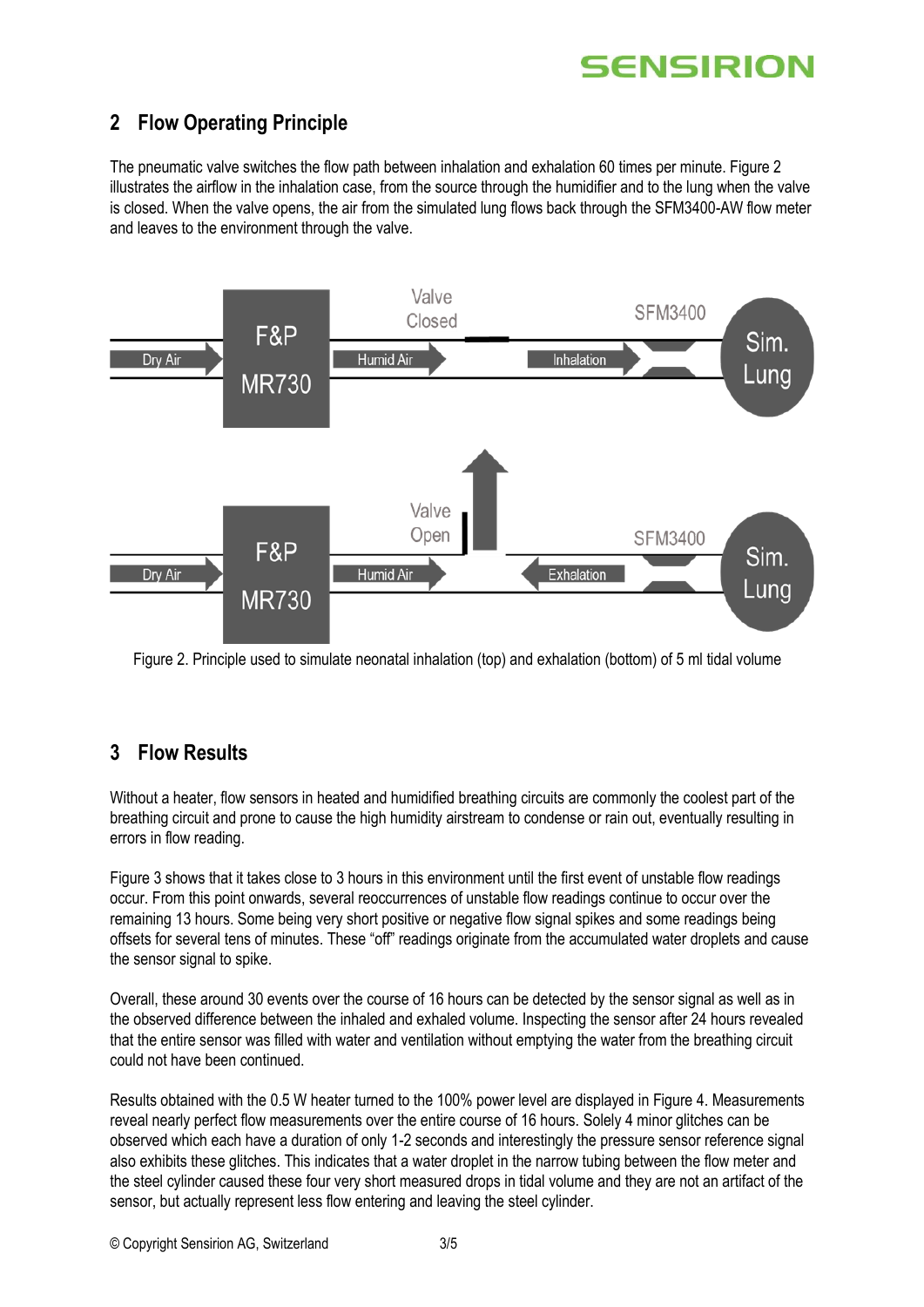# **SENSIRION**



Figure 3. Exhaled, inhaled and reference tidal volume with the heater turned off

At the end of the measurement, it was observed that the sensor's heater had successfully prevented condensation and rainout in the breathing circuit as the coldest part of the otherwise heated circuit had been removed.



Figure 4. Exhaled, inhaled and reference tidal volume with the heater set to 100% power level

## **4 Heater Operation**

For sake of simplicity, we compared only the 0% and 100% heater level effect on the measurement. The heater power can be varied freely between the off and full power state, while remaining within the 0.5 W specified maximum heater power limit. The recommendation is to use the heater as required by the specific application and its environment as at maximum heater power the accuracy of the sensor decreases by an average of 5%. The relationship between the decrease in accuracy and heater power is linear and therefore if 20% heater power is sufficient to avoid condensation in an AC controlled hospital environment, the accuracy would merely be reduced by an average of 1%. The required heater power can either be determined by experiment or can be stepwise increased as the sensor detects unstable readings as shown in Figure 3.